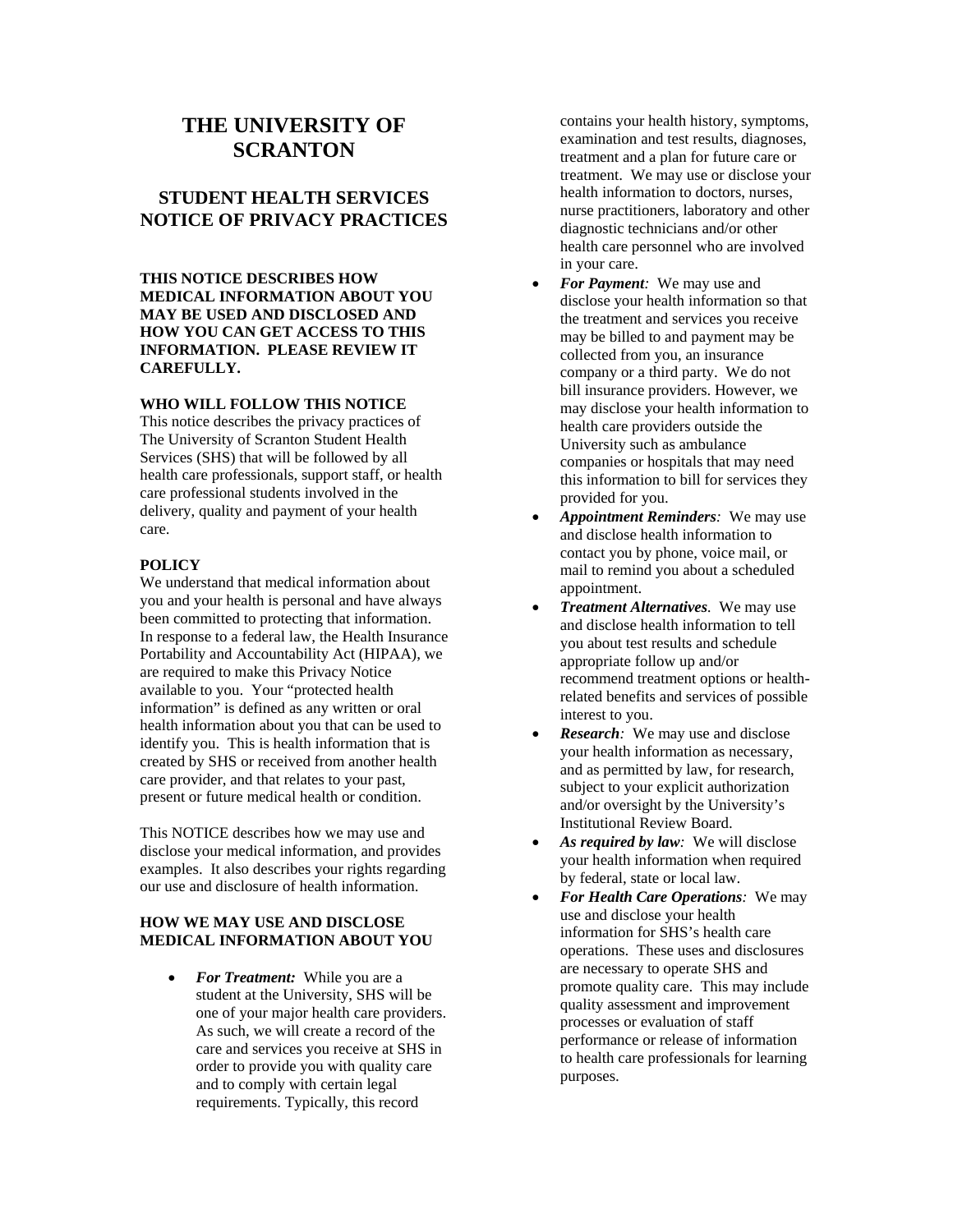- *To Avert a Serious Threat to Health or Safety:* We may use or disclose your health information when necessary to prevent a serious threat to your health and safety or the health and safety of the public or another person. Any disclosure, however, would only be to someone able to help prevent that threat.
- *Public Health Activities:* We may disclose health information about you for public health activities, including the following:
	- To prevent or control disease, injury or disability
	- To report births and deaths
	- To report child abuse or neglect
	- To report reactions to medications or problems with products
	- To notify people of recalls of products they may be using
	- To notify a person who may have been exposed to a disease or be at risk for contracting or spreading a disease or condition
	- To notify the appropriate government authority if we believe a patient has been the victim of abuse, neglect or domestic violence. We will only make this disclosure if you agree or when required or authorized by law.
- *Health Oversight Activities:* We may disclose health information to a health oversight agency for audits, investigations and inspections authorized by law. Oversight activities are those necessary for the government to monitor the health care system, government programs and compliance with civil rights laws.
- *Lawsuits and Administrative Claims:* We may disclose your health information in response to court or administrative orders, in response to subpoenas, discovery requests, or other lawful processes.
- *Law Enforcement:* We may release health information for the following reasons: (1) to identify or locate a suspect, fugitive, material witness or missing person; (2) to report criminal conduct at SHS and (3) in emergencies to report a crime; the location of the crime or victims; or the identity,

description, or location of the person who committed the crime.

- *Coroners, Medical Examiners and Funeral Directors:* We may release health information to a coroner or medical examiner as necessary to identify a deceased person or determine the cause of death. We may release health information to funeral directors to permit them to carry out their duties. Protected health information may be used and disclosed for organ, eye or tissue donation purposes.
- *Military Activities:* If you are in the Armed Forces, we may use or disclose your health information to the appropriate military authorities.
- *National Security, Intelligence Activities, Medical Suitability Determinations, Protective Services for the President and Others, and State Department Purposes:* We may use or disclose your health information to authorized officials as authorized by law to perform their duties, conduct investigations or make medical suitability determinations relating to service in the Department of State.
- *Other Uses of Health Information:* Other uses and disclosures of health information not covered by this Notice or the laws that apply to us will be made only with your authorization. If you provide us authorization to use or disclose your health information, you may revoke that authorization, in writing, at any time. If you revoke your authorization, we will no longer follow your earlier written authorization. You understand that: (1) we will make disclosures where required by law; (2) we are unable to recind any disclosures we have already made with your authorization; and (3) we are required to retain records of the care provided.

### **SPECIAL CIRCUMSTANCES**

• *Special Privacy Protections for Alcohol, Drug Abuse, HIV-related Information and Psychiatric Treatment Information:* The confidentiality of alcohol and drug abuse patient records, HIV-related information, and mental health records maintained by us is specifically protected by state and/or Federal law